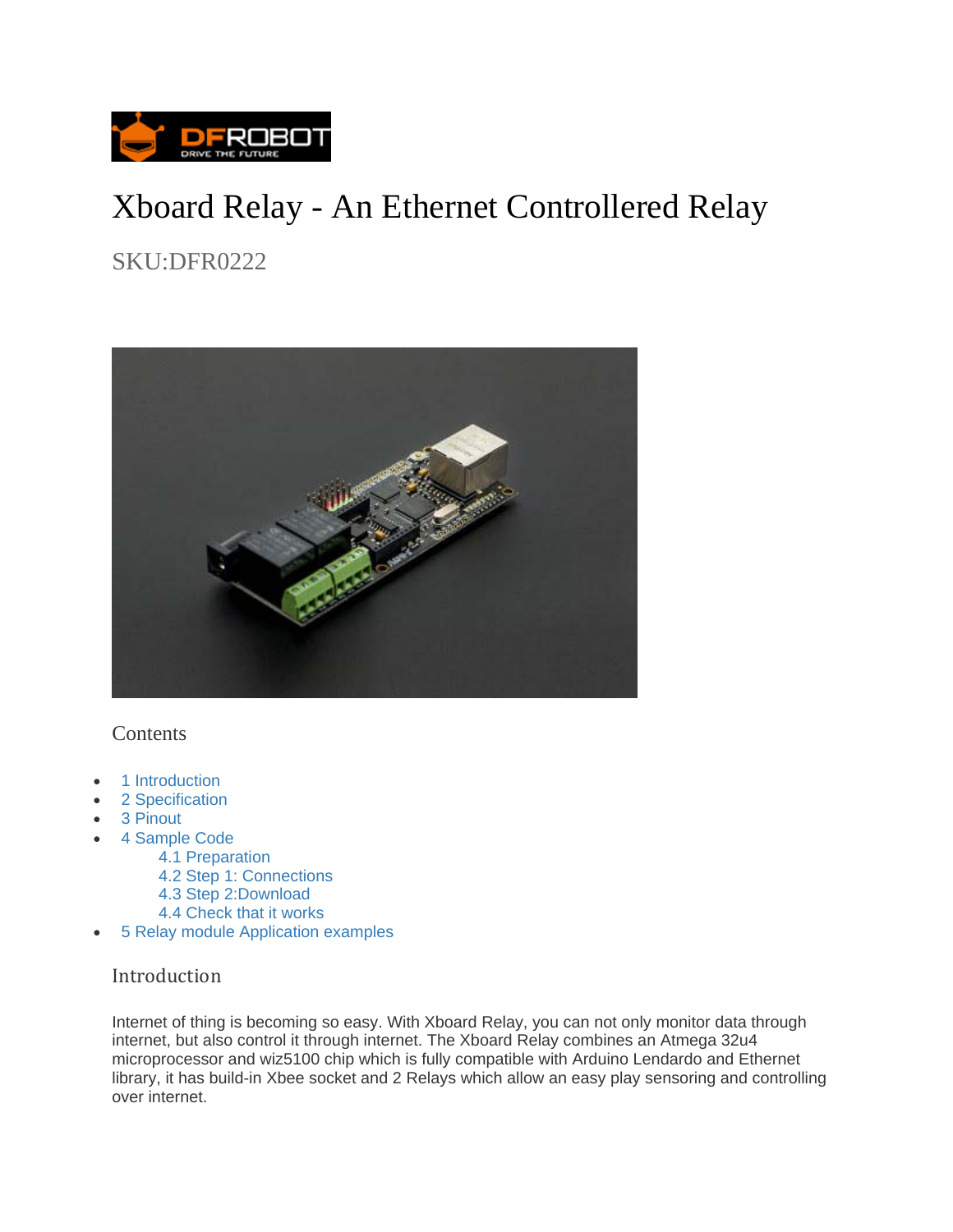Not like previous X-board, X-board relay has no programming adapter required. A micro usb cable is the only hardware needed to upload sketch.

Specification

- MCU:Atmega 32u4
- Clock Speed:16 MHz
- Flash Memory:32 KB (ATmega32u4) of which 4 KB used by bootloader
- SRAM:2.5 KB (ATmega32u4)
- EEPROM:1 KB (ATmega32u4)
- Ethernet Chip: Wiz5100
- Power Supply: 7.2-12V
- USB Supply:Micro USB@5V
- Pin out:2 Analog/1 I2C/4 Digital Pin Out
- Relay Information: Rated through-current: 10A (NO) 5A (NC) Maximum switching voltage: 150VAC 24VDC Control signal: TTL level Contact Rating (Res. Load):10A 277VAC/24VDC Max. switching voltage 250VAC/30VDC 250VAC/30VDC Max. switching current 15A Max. switching power 2770VA 240W 2770VA 240W UL Rating: 10A 120VAC /10A 277VAC Operate tiem (at nomi. Vot.): 10ms Release time (at nomi. Vot.): 5ms

### Pinout

Relay's connected to pins D7 and D8

## Sample Code

Preparation 

You will need:

- 1. W5500 Ethernet with POE Mainboard
- 2. Micro USB cable
- 3. PC
- 4. RJ45 network cable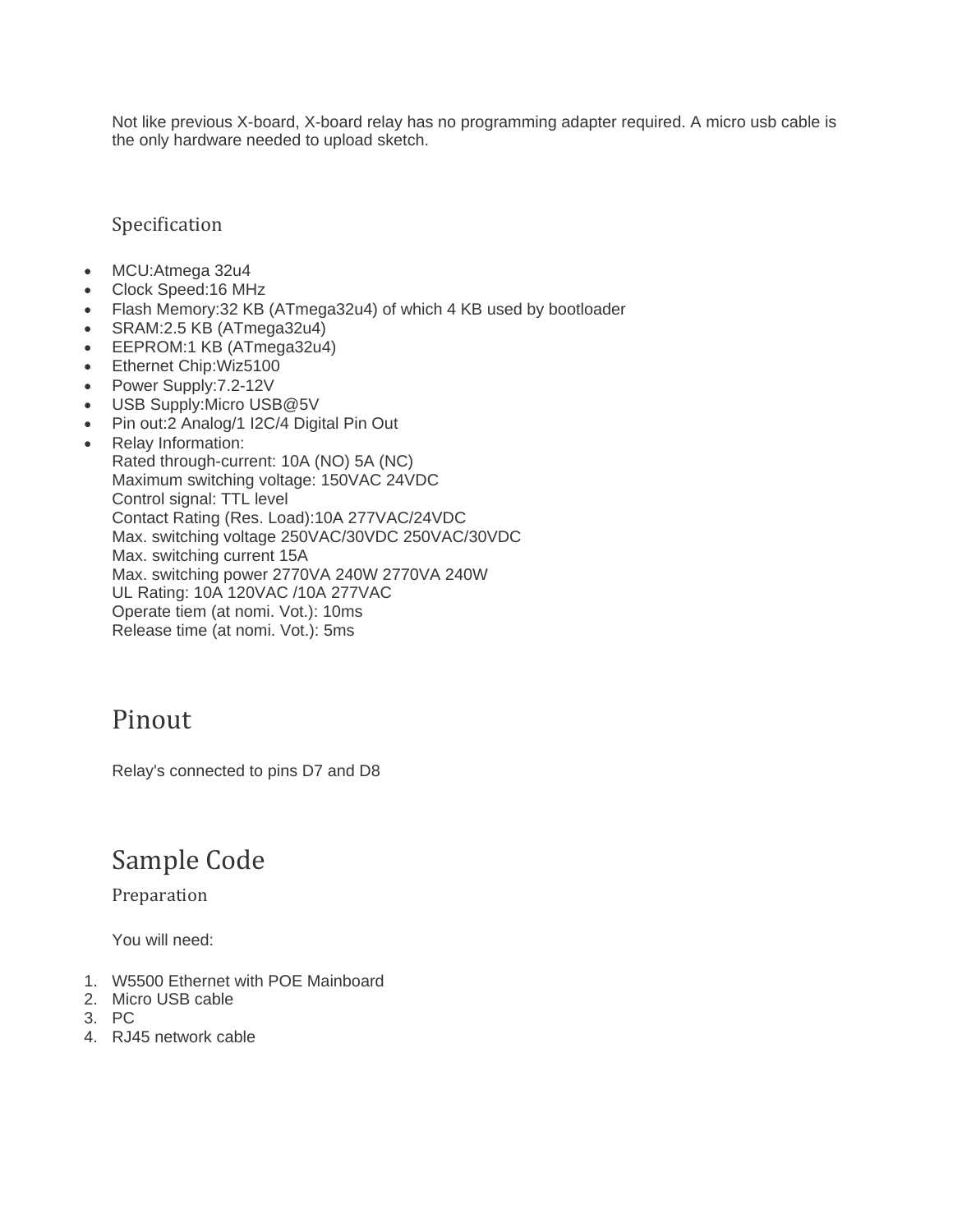Step 1: Connections

1.The X-Board Relay module access the Internet line into any router LAN port, 2.Micro USB cable plugged into the X-Board relay module, and the other end to the computer USB port.

**NOTE**: After uploading the sketch below successfully, you have to open Arduino Serial Monitor to get the card run. This is to ensure the initialization done, you could also delete or comments those three lines of code and add a delay(1000) instead.

Step 2:Download

#### **Programming code**:

```
//while (!Serial) { 
// ; // wait for serial port to connect. Needed for Leonardo only 
//}
```

```
/* 
DFRobot X-board V2 Sample Code 
 A simple web server with DHPC capbabilty. 
1)Get IP address from router automatically 
2)Show the value of the analog input pins 
  created 28 Sep 2012 
 by Ricky 
  */ 
#include <SPI.h> 
#include <Ethernet.h> 
EthernetServer server(80);
// Enter a MAC address and IP address for your controller below. 
// The IP address will be dependent on your local network:
```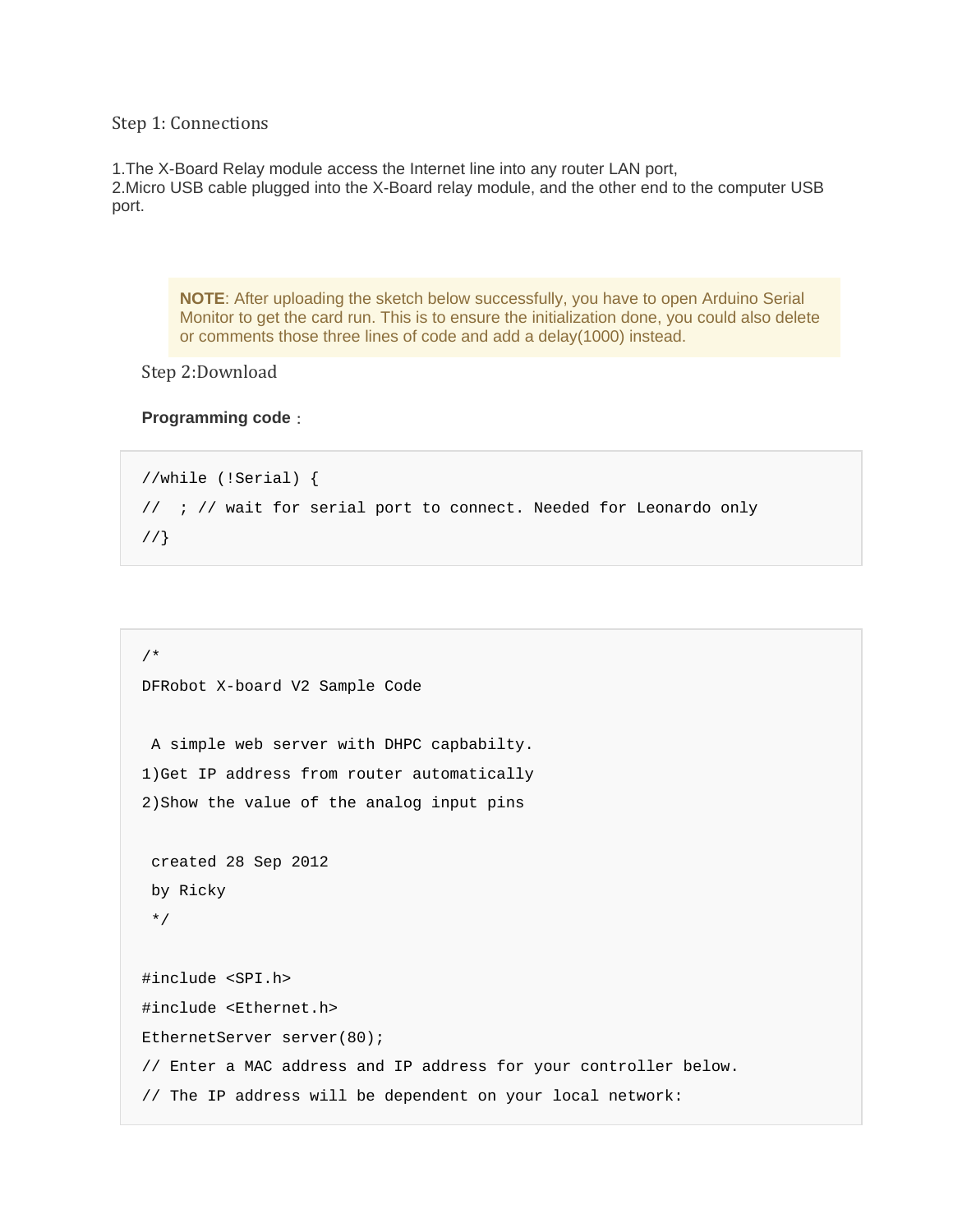```
byte mac[] = { 0xDE, 0xCD, 0xAE, 0x0F, 0xFE, 0xED }; 
// Initialize the Ethernet server library 
// with the IP address and port you want to use 
// (port 80 is default for HTTP): 
void setup() { 
  // Open serial communications and wait for port to open: 
  Serial.begin(9600); 
   while (!Serial) { 
   ; // wait for serial port to connect. Needed for Leonardo only 
   } 
   // start the Ethernet connection: 
  if (Ethernet.begin(mac) == 0) {
     Serial.println("Failed to configure Ethernet using DHCP"); 
     // no point in carrying on, so do nothing forevermore: 
    for(i; ; 
   } 
   // print your local IP address: 
   Serial.print("My IP address: "); 
  for (byte thisByte = 0; thisByte < 4; thisByte++) {
     // print the value of each byte of the IP address: 
     Serial.print(Ethernet.localIP()[thisByte], DEC); 
     Serial.print("."); 
   } 
   Serial.println(); 
   // start the Ethernet connection and the server:
```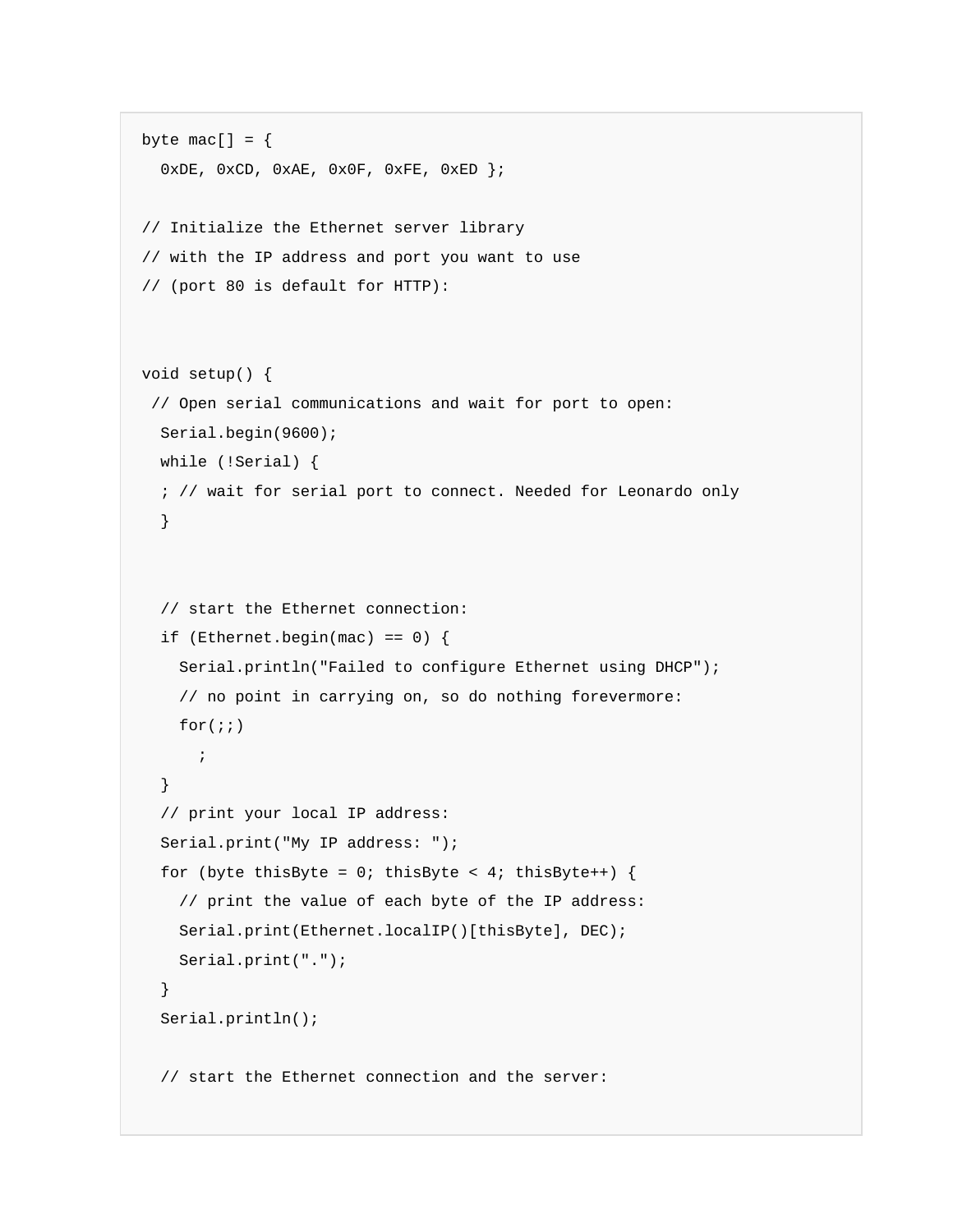```
 server.begin(); 
   Serial.print("server is at "); 
   Serial.println(Ethernet.localIP()); 
} 
void loop() { 
   // listen for incoming clients 
   EthernetClient client = server.available(); 
   if (client) { 
     Serial.println("new client"); 
     // an http request ends with a blank line 
     boolean currentLineIsBlank = true; 
     while (client.connected()) { 
       if (client.available()) { 
        char c = client.read();
         Serial.write(c); 
         // if you've gotten to the end of the line (received a newline 
         // character) and the line is blank, the http request has ended, 
         // so you can send a reply 
        if (c == ' \n' & currentLineIsBlank) // send a standard http response header 
           client.println("HTTP/1.1 200 OK"); 
           client.println("Content-Type: text/html"); 
           client.println("Connnection: close"); 
           client.println(); 
           client.println("<!DOCTYPE HTML>"); 
           client.println("<html>"); 
                      // add a meta refresh tag, so the browser pulls again 
every 5 seconds: 
           client.println("<meta http-equiv=\"refresh\" content=\"5\">"); 
           client.println("<link rel=\"stylesheet\" type=\"text/css\" href=
\"http://www.dfrobot.com/ihome/stylesheet/stylesheet.css\" />");
```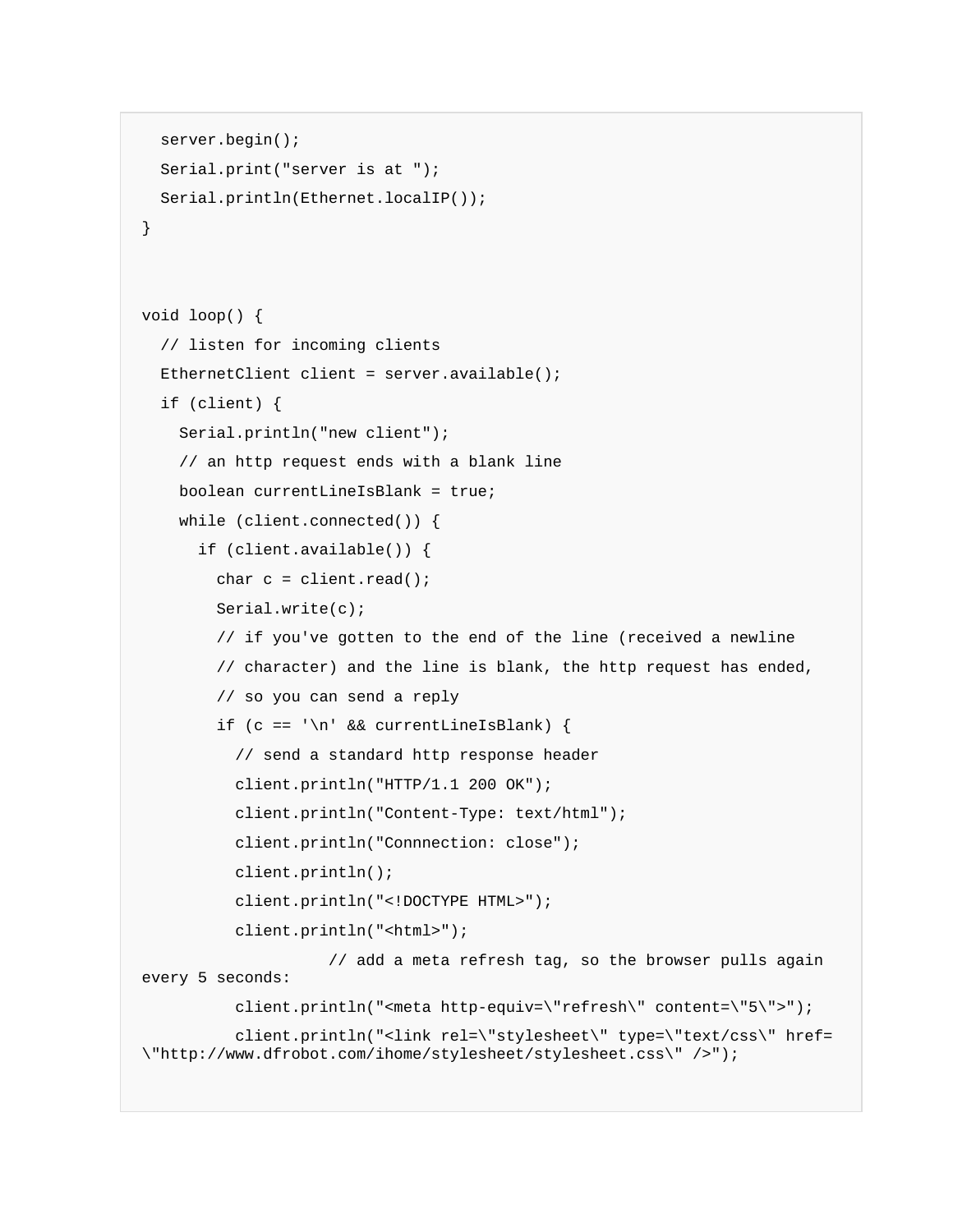```
 client.println("<center> <a href=\"http://www.dfrobot.com\"><i
mg src=\"http://alturl.com/qf6vz\"></a> </center> "); 
            client.println("<br />"); 
            client.println("<div>"); 
           // output the value of each analog input pin 
           for (int analogChannel = 0; analogChannel < 6; analogChannel++) 
{ 
             int sensorReading = analogRead(analogChannel); 
             client.print("analog input "); 
             client.print(analogChannel); 
             client.print(" is "); 
             client.print(sensorReading); 
             client.println("<br />"); 
           } 
              // output the value of each digital input pin 
           for (int digitalChannel = 2; digitalChannel < 10; digitalChannel
++) {
             int sensorReading = digitalRead(digitalChannel); 
             if(digitalChannel!=7&&digitalChannel!=8) 
\{ client.print("Digital input "); 
             client.print(digitalChannel); 
             client.print(" is "); 
             client.print(sensorReading); 
              client.println("<br />"); 
 } 
             else 
\{ client.print("Relay "); 
             client.print(digitalChannel); 
             client.print(" is ");
```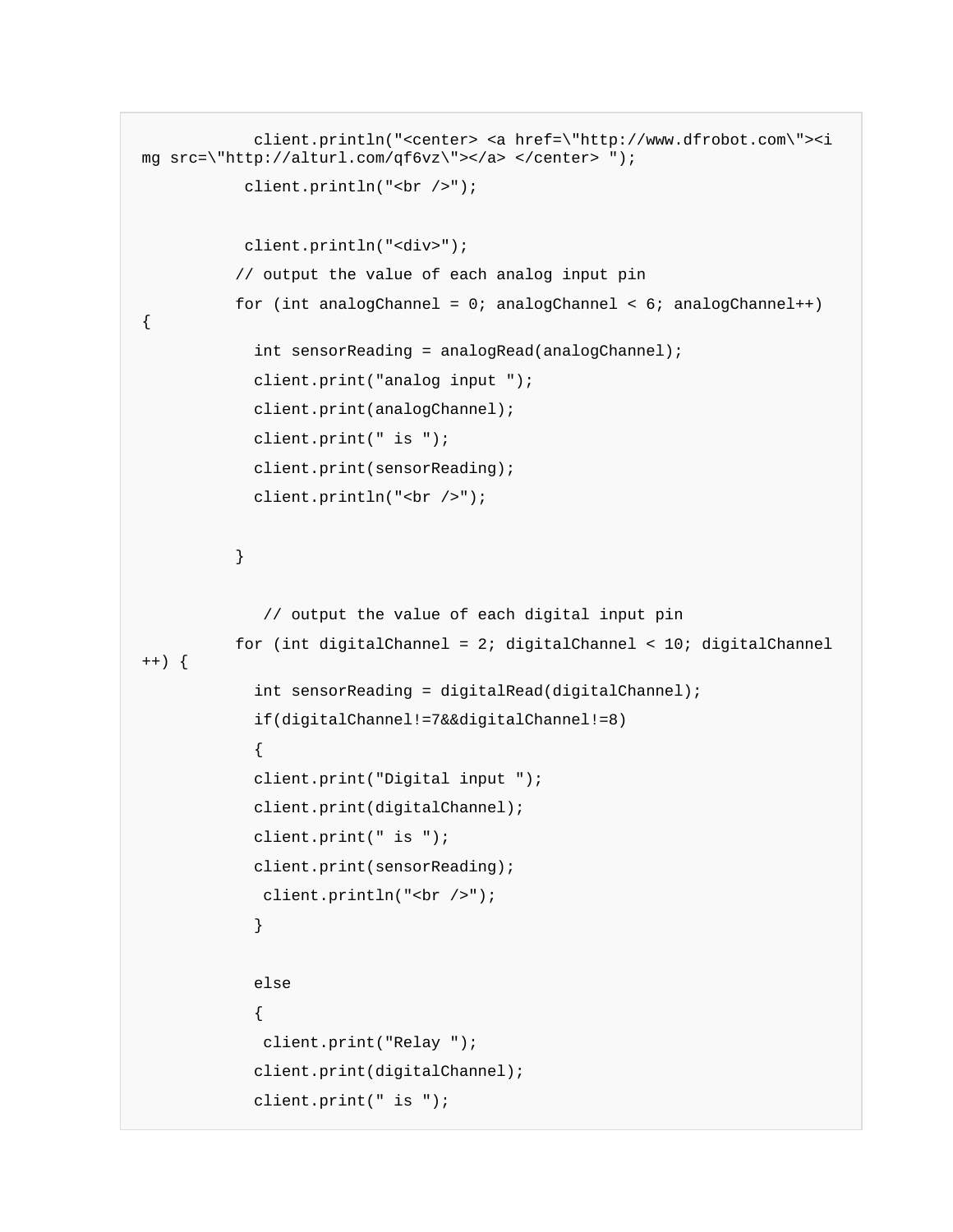```
 client.print(sensorReading); 
              client.println("<br />"); 
 } 
           } 
           client.println("</div>"); 
           client.println("</html>"); 
           break; 
         } 
        if (c == '\n\pi') {
           // you're starting a new line 
           currentLineIsBlank = true; 
         } 
        else if (c != '\rur) {
           // you've gotten a character on the current line 
           currentLineIsBlank = false; 
         } 
       } 
     } 
     // give the web browser time to receive the data 
     delay(1); 
     // close the connection: 
     client.stop(); 
     Serial.println("client disonnected"); 
  } 
}
```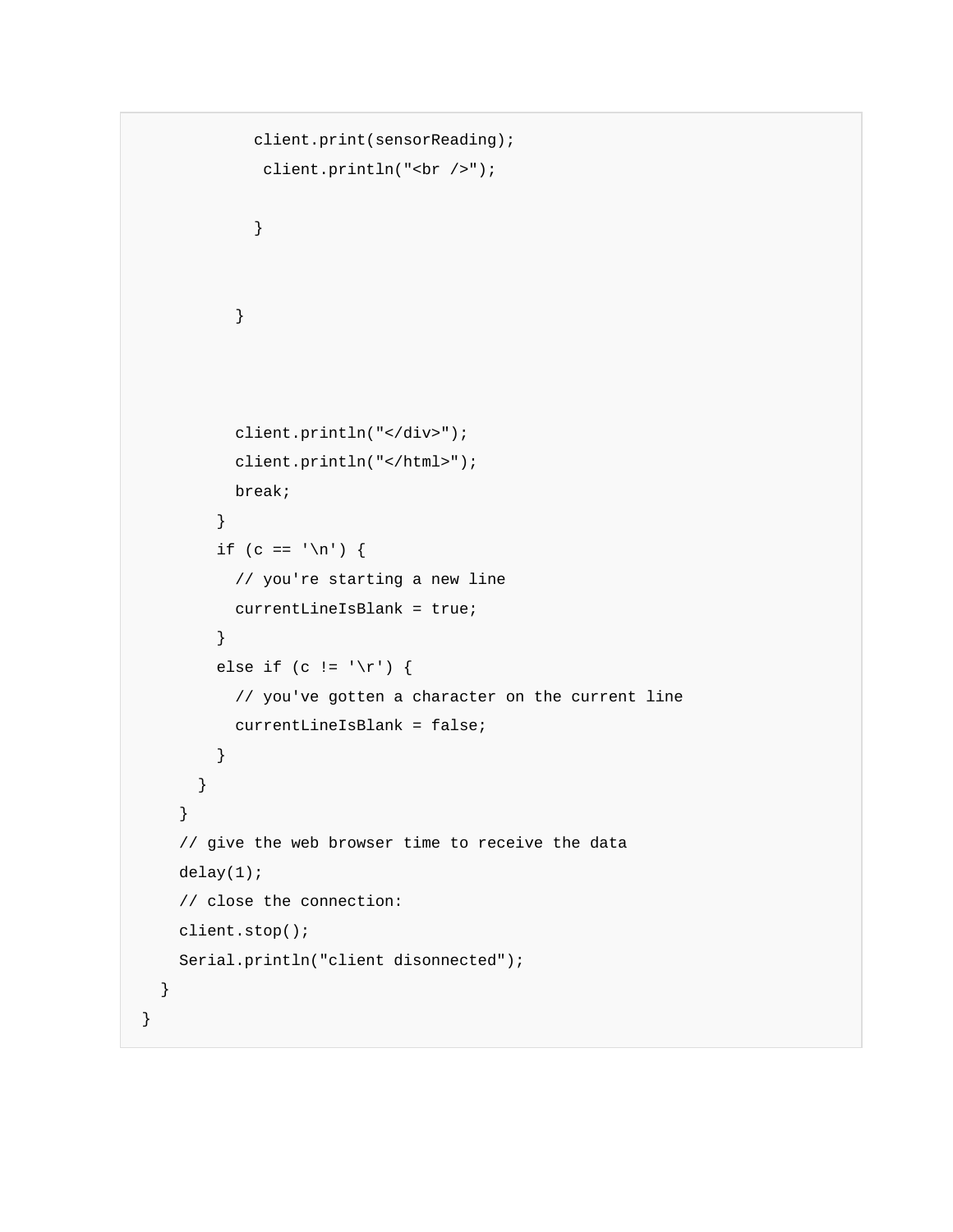Check that it works

1. After burning is complete, open the serial monitor. Window displays your IP address.

| $\Box$<br>$\times$<br>$\sim$                                                                                                                                |
|-------------------------------------------------------------------------------------------------------------------------------------------------------------|
| 宝道                                                                                                                                                          |
|                                                                                                                                                             |
|                                                                                                                                                             |
|                                                                                                                                                             |
|                                                                                                                                                             |
|                                                                                                                                                             |
|                                                                                                                                                             |
|                                                                                                                                                             |
|                                                                                                                                                             |
|                                                                                                                                                             |
|                                                                                                                                                             |
|                                                                                                                                                             |
|                                                                                                                                                             |
|                                                                                                                                                             |
|                                                                                                                                                             |
|                                                                                                                                                             |
|                                                                                                                                                             |
|                                                                                                                                                             |
|                                                                                                                                                             |
|                                                                                                                                                             |
|                                                                                                                                                             |
|                                                                                                                                                             |
|                                                                                                                                                             |
|                                                                                                                                                             |
|                                                                                                                                                             |
|                                                                                                                                                             |
|                                                                                                                                                             |
|                                                                                                                                                             |
|                                                                                                                                                             |
|                                                                                                                                                             |
|                                                                                                                                                             |
| <b>其 和 CX → 1000 波特軍</b>                                                                                                                                    |
| $\begin{array}{ c c } \hline \textbf{B} & \textbf{b} & \textbf{c} \end{array} \begin{array}{ c c } \hline \textbf{B} & \textbf{c} & \textbf{c} \end{array}$ |

2. Open a browser -> Enter the IP address -> Enter to open the page.

| $C$ 192.168.2.53<br>x                                                                                                                                                                                                                                                                                                                   | $\Box$<br>$\times$ |
|-----------------------------------------------------------------------------------------------------------------------------------------------------------------------------------------------------------------------------------------------------------------------------------------------------------------------------------------|--------------------|
| $\leftarrow$ $+$ X $\Box$ 192.168.2.53                                                                                                                                                                                                                                                                                                  | ☆■                 |
| analog input 0 is 151<br>analog input 1 is 139<br>analog input 2 is 130<br>analog input 3 is 134<br>analog input 4 is 138<br>analog input 5 is 132<br>Digital Input 2 is 0<br>Digital input 3 is 0<br>Digital input 4 is 0<br>Digital Input 5 is 0<br>Digital input 6 is 0<br>Relay 7 is 0<br>.<br>Relay B is 0<br>Digital input 9 is 0 |                    |
|                                                                                                                                                                                                                                                                                                                                         |                    |
|                                                                                                                                                                                                                                                                                                                                         |                    |
| 正在每件 abation EWS-                                                                                                                                                                                                                                                                                                                       |                    |

3. Serial Monitor has a corresponding feedback data